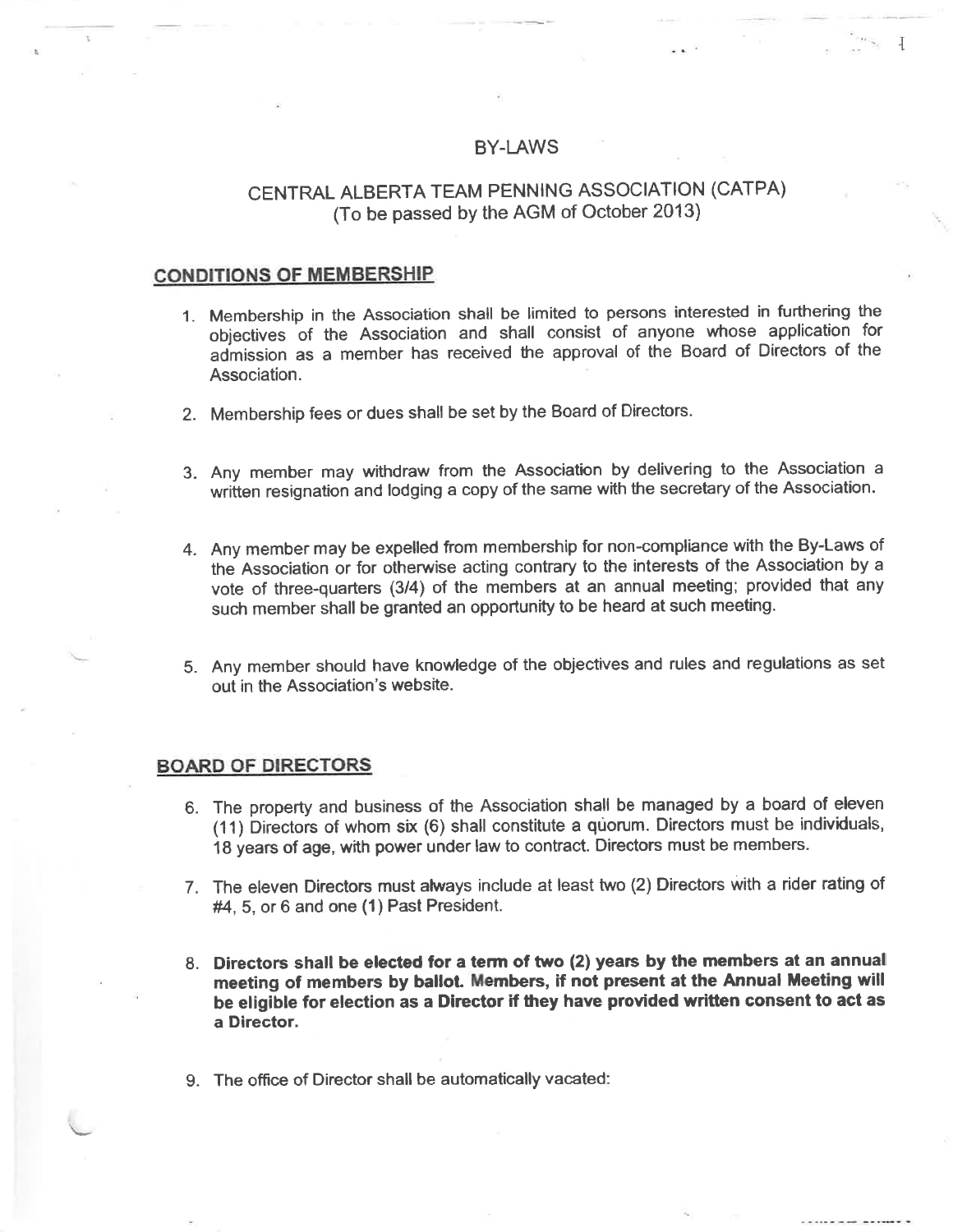- a) lf a Director shall resign his office by delivering a written resignation to the secretary of the Association;
- b) lf he is found by a Court to be of unsound mind;
- c) lf he becomes bankrupt or suspends payment or compounds with his creditors;
- d) If at a special general meeting of members a resolution is passed by 75% of the members present at the meeting that he be removed from office;
- e) On death;
- f) If a Director fails to attend, either in person or by conference phone, four (4) consecutive scheduled Directors meetings, unless given dispensation by a majority of the Board.

Provided that if any vacancy shall occur for any reason in this paragraph contained, the Board of Directors by majority vote, may, by appointment, fill the vacancy with a member of the Association

10. Meetings of the Board of Directors may be held at any time and place to be determined by the Directors provided that 48 hours written notice of such meeting shall be given, other than by mail, to each Director. There shall be at least one (1) meeting per year of the Board of Directors. No error or omission in giving notice of any meeting of the Board of Directors or any adjoumed meeting of the Board of Directors of the Associaticin shall invalidate such meeting or make void any proceedings taken thereat and any Director may at any time waive notice of any such meeting and may ratify, approve and confirm any or all proceedings taken or had thereat. Each Director is authorized to exercise one (1) vote. Any member in good standing may address the Board on any issue on giving (14) days written notice to the Board.

lf all the Directors of the Association consent thereto generally or in respect of a particular meeting, a Director may participate in a meeting of the Board or of a committee of the Board by means of such conference telephone or other communications facilities as permit all persons participating in such a meeting to hear each other, and a Directors participating in such a meeting by such means is deemed to be present at the meeting.

A resolution in writing, signed by all Directors entitled to vote on that resolution at a meeting of Directors or committee of Directors, is as valid as if it had been passed at a meeting of Directors or committee of Directors.

<sup>1</sup>1. The Directors shall serve as such without remuneration and no Director shall directly or indirectly receive any profit from his position as such; provided that a Director may be paid reasonable expenses incurred by him in the performance of his duties. Nothing herein contained shall be construed to preclude any Director from serving the Association as an Officer or in any other capacity and receiving compensation therefore.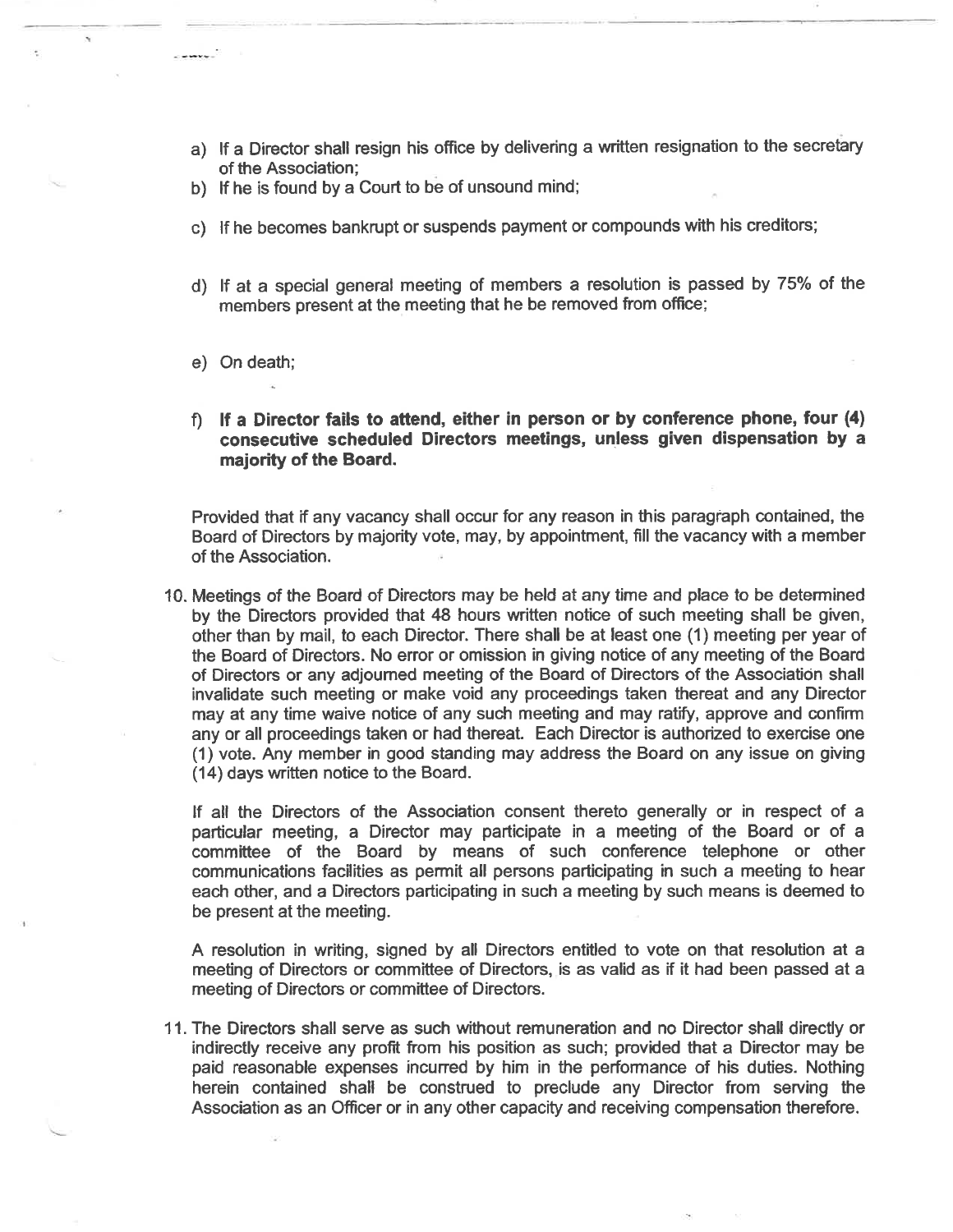- 12. A retiring Director shall remain in office until the dissolution or adjoumment of the meeting at which his retirement is accepted and his successor is elected.
- 13. The Board of Directors may appoint such agents and engage such employees as it shall perform such duties as shall be prescribed by the Board of Directors at the time of such appointment.
- 14. A reasonable remuneration for all officers, agents and employees and committee members shall be fixed by the Board of Directors by resolution.

### **INDEMNITIES TO DIRECTORS AND OTHERS**

- 15. Every Director or Officer of the Association or other person who has undertaken or is by it and their heirs, executors and administrators, and estate and effects, respectively, shall from time to time and at all times, be indemnified and saved harmless out of the funds of the Association, from and against:
	- a) All costs, charges and expenses which such Director, Officer or other person sustains or incurs in or about any action, suit or proceedings which is brought, commenced or prosecuted against him, or in respect of any act duties of his office or in respect of any such liability;
	- b) All other costs, charges and expenses which he sustains or incurs in or about or in relation to the affairs thereof, except such costs, charges or expenses as are occasioned by his own willful act or default.

### **POWERS OF DIRECTORS**

- 16. The Directors of the Association may administer the affairs of the Association in all things and make or cause to be made for the Association, in its name, any kind of contract which the Association may lawfully enter
- 17. The Directors shall have power to authorize expenditures on behalf of the Association<br>from time to time and almay delegate by resolution to an Officer or Officers of the<br>Association the right to employ and pay salaries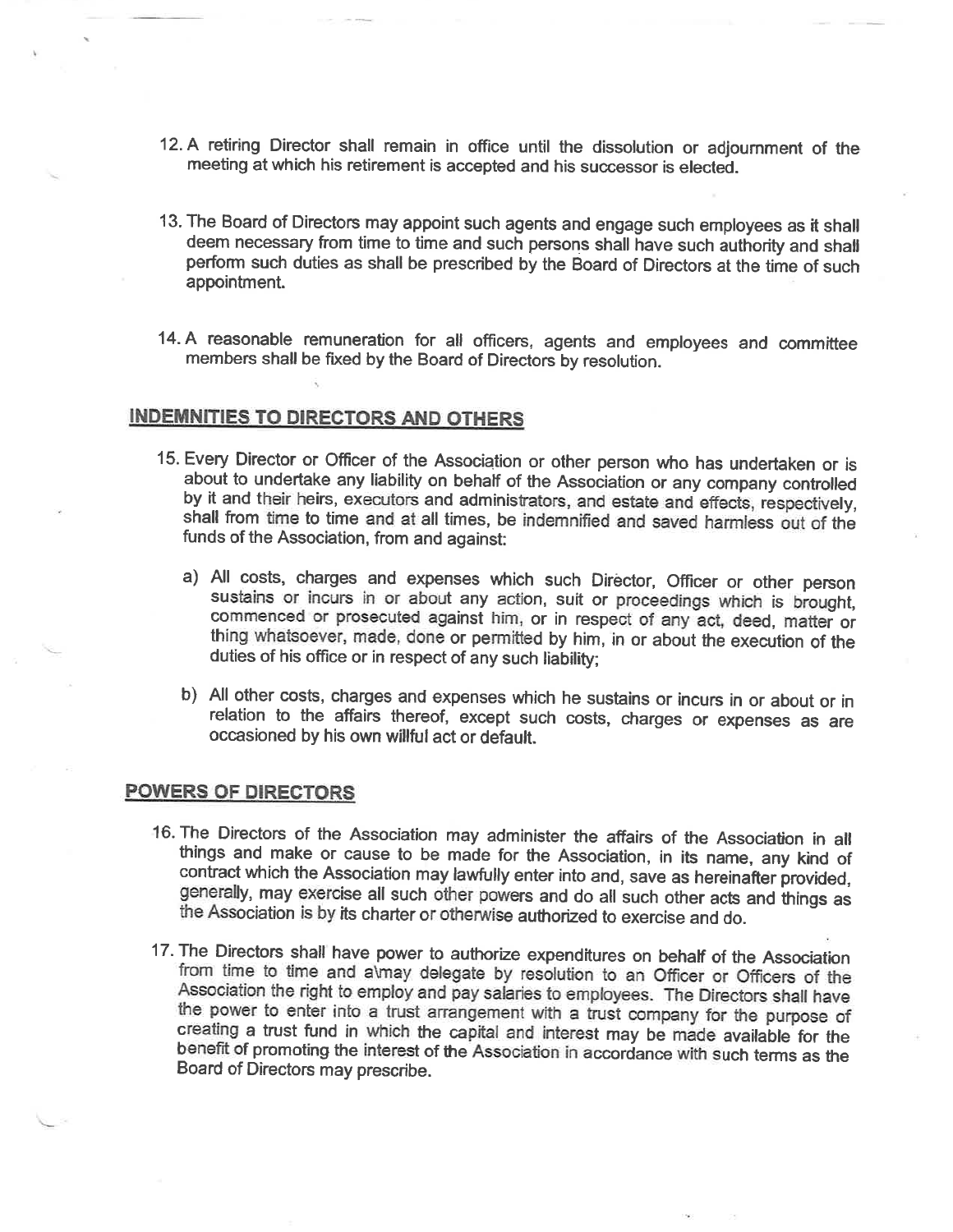- 18. The Board of Directors shall take such steps as they may deem requisite to enable the Association to acquire, accept, solicit or receive legacies, gifts, grants, setflements, bequests, endowments and donations of any kind whatsoever for the purpose of furthering the objects of the Association.
- 19.The Ofücers of the Association shall be a President, Vice-President, Secretary, Treasurer and Past President, and any such other Officers as the Board of Directors may be resolution determine. Any two (2) Offices may be held by the same person.
- 20. Ofücers shall be appointed by resolution of the Board of Directors or elected by vote of the Board of directors at the first meeting of the Board of Directors following an annual meeting of members.
- 21.The Officers of the Association shall hold office from the date of appointment or election or until their successors are elected or appointed in their stead. Officers shall be subject to removal by resolution of the Board of Directors at any time.

### DUTIES OF OFFICERS

- 22.The President shall be the chief executive Officer of the Association. He shall preside at all meetings of the Association and of the Board of Directors. He shall have the general and active management of the affairs of the Association. He shall see that all orders and resolutions of the Board of Directors are canied into effect.
- 23. The Vice-President shall, in the absence or disability of the President, perform the duties and exercise the powers of the President and shall perform such other duties as shall from time to time be imposed upon him by the Board of Directors.
- 24. The Treasurer shall have the custody of the funds and securities of the Association and shall keep full and accurate accounts of all assets, liabilities, receipts and disbursements of the Association in the books belonging to the Association and shall deposit all monies, securities and other valuable effects in the name and to the credit of the Association in such chartered bank or trust company, or, in the case of securities, in such registered dealer in securities as may be designated by the Board of Directors from time to time. He shall disburse the funds of the Association as may be directed by proper authority taking vouchers for such disbursements and shall render to the President and Directors at the regular meeting of the Board of Directors, or whenever they may reguire it, an accounting of all the transactions and a statement of the financial position, of the Association. He shall also perform such other duties as may from time to time be directed by the Board of Directors.
- 25. The Secretary may be empowered by the Board of Directors, upon resolution of the board of Directors, to carry on the affairs of the Association generally under the supervision of the Officers thereof and shall attend all meetings and act as clerk thereof and record all votes and minutes of all proceedings in the books to be kept for that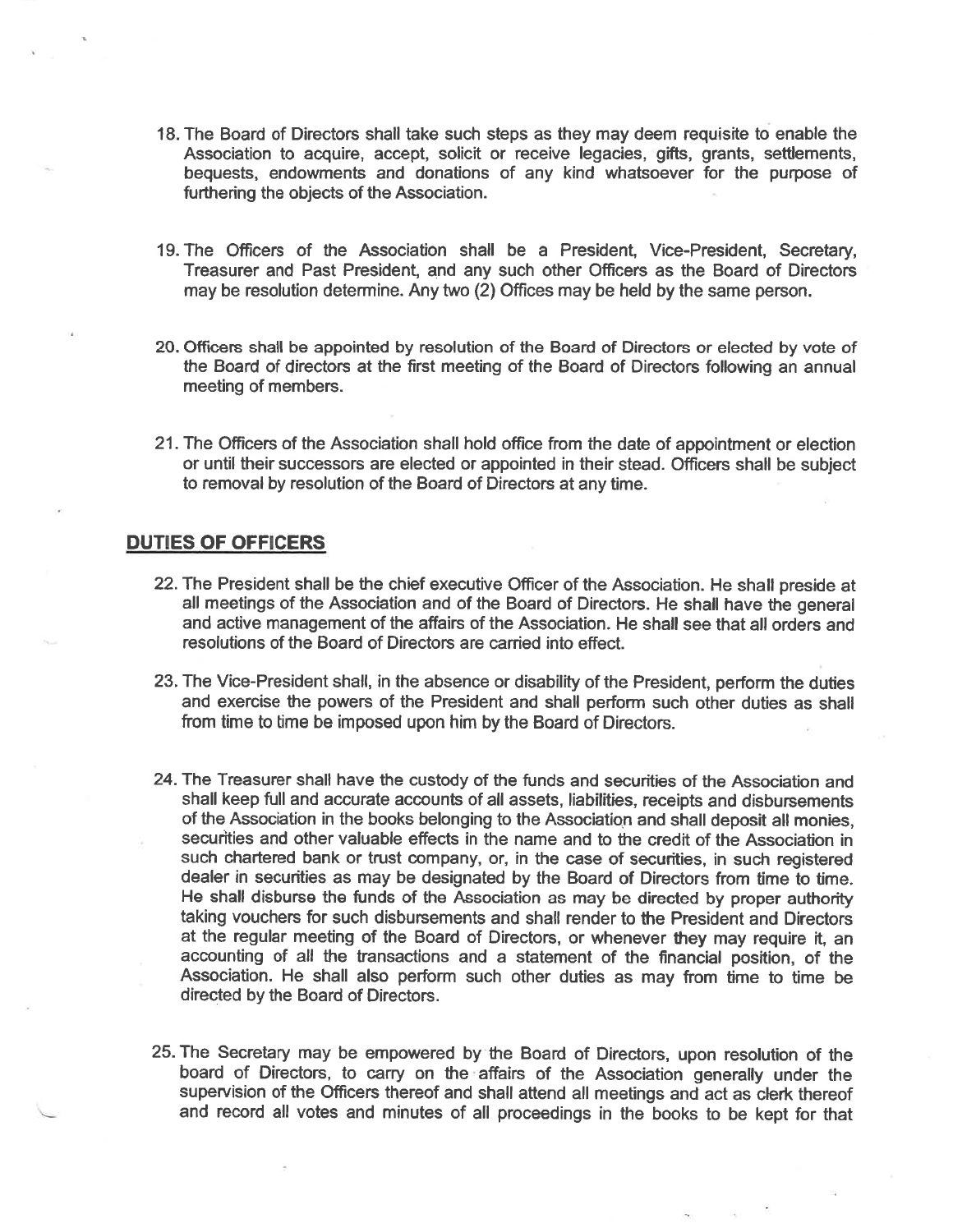purpose. He shall give or cause to be given notice of all meetings of the members and of the Board of Directors and shall perform such other duties as may be prescribed by the board of Directors or President, under whose s custodian of the seal of the Association, which he shall deliver only when authorized by a resolution of the Board of Directors to do so and to such person or persons as may be named in the resolution.

- 26. The Past President shall be the immediately retired President and generally help to guide the Board of Directors given his or her experience with the affairs of the Association.
- 27-The duties of all other Officers of the Association shall be such as the terms of their engagement call for or the Board of Directors requires of them.
- 28. Contracts, documents or any instruments in writing requiring the signature of the Association, shall be signed by any two (2) Officers and all contracts, documents and instruments in writing so signed shall be binding authorization or formality. The Directors shall have power from time to time by resolution<br>to appoint an Officer or Officers on behalf of the Association to sign specific contracts,<br>documents and instruments in writing. Th

## MEETINGS

- 29. The annual or any other general meeting of the members shall be held at any place in Canada as the Board of Directors may determine and on such day as the said Directors shall appoint. The members may resolve that a pa
- 30. At every annual meeting, in addition to any other business that may be transacted, the report of the Directors, the financial statement and the report of the auditors shall be presented and auditors appointed for the e
- 31. (a) Forty-Five (45) days prior to a general meeting of members, the Board of Directors shall send out a notice to all members (written or e-mail) advising of the proposed date of the meeting and inviting topics to be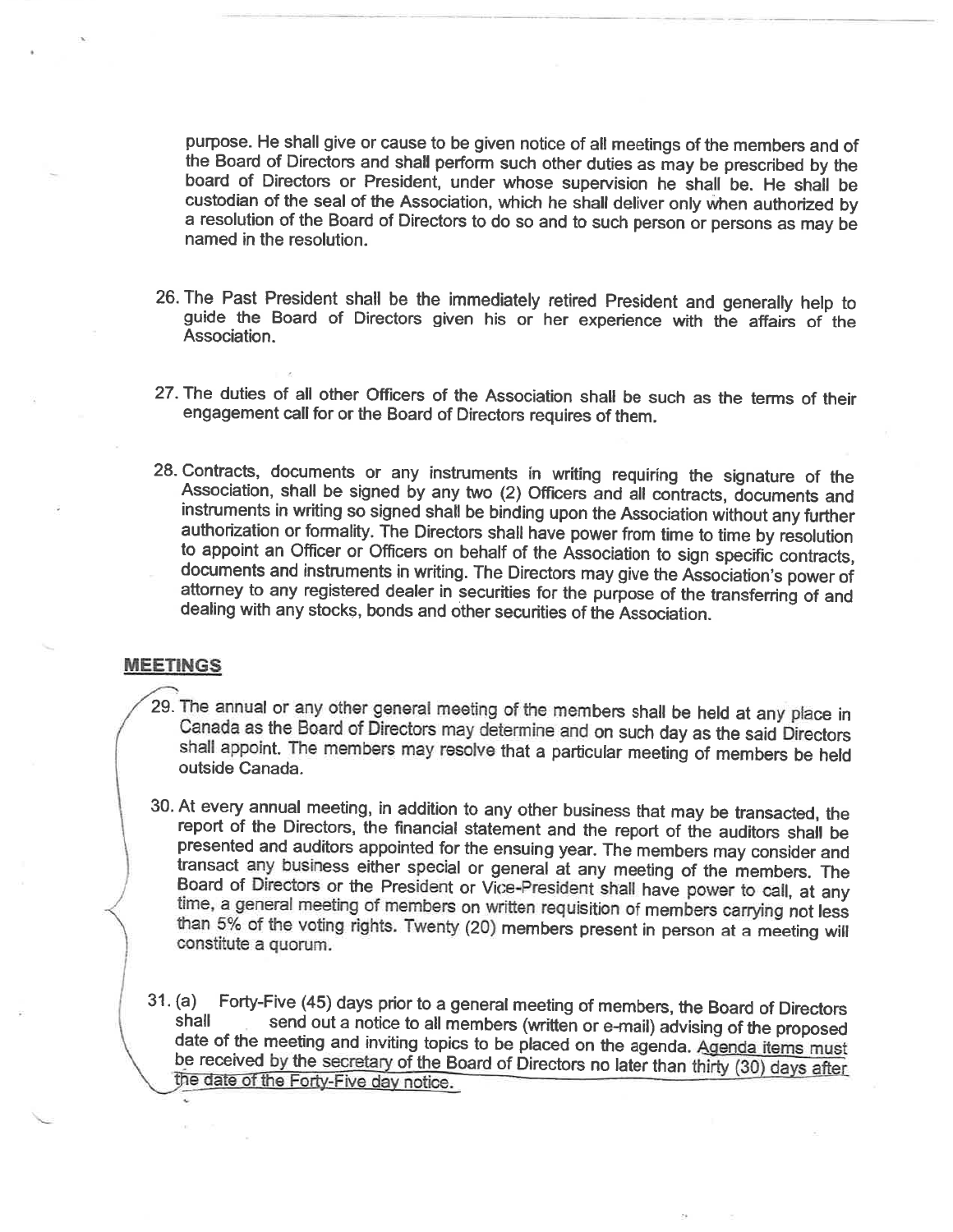(b) Fourteen (14) days'written notice or e-mail notice shall be given to each voting member of any annual or special general meeting of members along with the proposed agenda. Notice of any meeting where special business will be transacted should contain sufficient information to permit the member to form a reasoned judgement on the decision to be taken. Notice of each meeting of members must remind the member that he has the right to vote by proxy.

(c) Each voting member present at a meeting shall have the right to exercise one (1) vote. A member may, by means of a written proxy, appoint a proxy holder to attend and act at a specific meeting of members, in the manner and to the extent authorized by the proxy. A proxy holder must be a member of the Association.

32. No error or omission in giving notice of any annual or general meeting or any adjoumed meeting, whether annual or general, of the members of the Association shall invalidate such meeting or make void any proceedings taken thereat and any member may at any time waive notice of any such meeting and may ratify, approve and confirm any or all proceedings taken or had thereat. For purpose of sending notice of any member, Directors or Officer for any meeting or otherwise, the address of the member, Directors or Officer shall be his last address recorded on the books of the Association.

### **VOTING OF MEMBERS**

33, At the meetings of the members of the Association every question shall be determined by a majority of votes unless otherwise specifically provided by statute or by these By-Laws.

#### FINANCIAL YEAR

- 34. Unless otherwise ordered by the Board of Directors, the fiscal year end of the Association shall be October 31.
- 35. The Board of Directors may appoint committees whose members will hold their offices at the will of the Board of Directors. The Board of Directors shall determine the duties of such committee.

#### **AMENDMENT OF BY-LAWS**

- 36. Subject to the Act, these By-laws shall not be rescinded, altered, amended or added to except by Special Resolution.
- 37. The By-Laws of the Association not embodied in the Articles of lncorporation may be repealed or amended by motion enacted by a majority of the Directors at a meeting of the Board of Directors and sanctioned by an affirmative vote of at least three-quarters (3/a) of the members present at a meeting duly called for the purpose of considering the said By-Law.